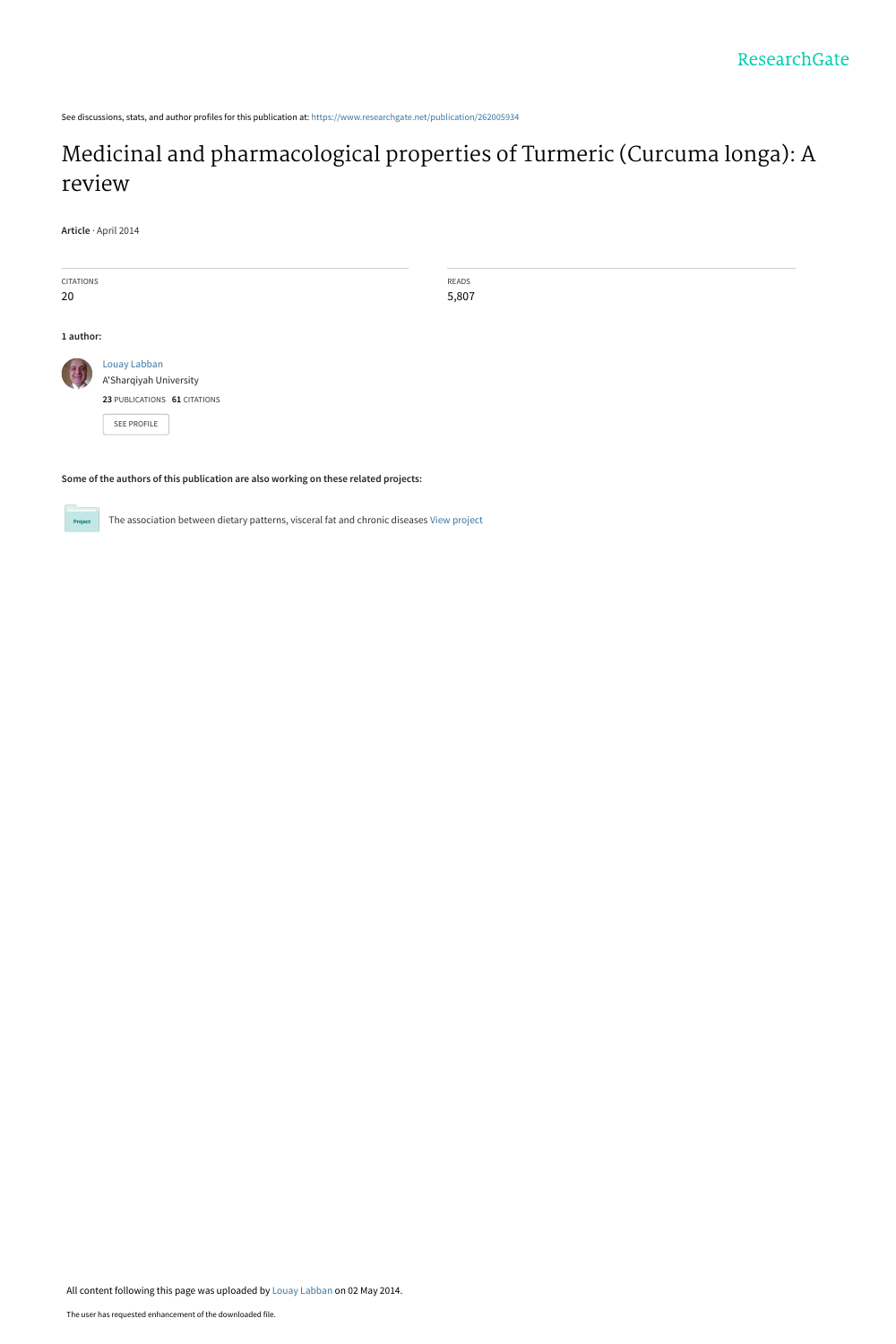

Review article

## **Medicinal and pharmacological properties of Turmeric (***Curcuma longa***): A review**

Louay Labban\*

*Department of Nutrition, Faculty of Health Sciences, University of Kalamoon, Deir attyah, P.O.Box 30440, Damascus, Syria* 

\**Correspondence:* Prof. Louay Labban Tel: +963 992553309 E-mail: drlouay@gmail.com

## *Abstract*

Turmeric or *Curcuma longa*, is a perennial herb and member of the Zingiberaceae (ginger) family, and is cultivated extensively in Asian countries. The rhizome, the portion of the plant used medicinally as a yellow powder which is used as a flavor in many cuisines and as a medicines to treat many diseases particularly as an anti-inflammatory and for the treatment of flatulence, jaundice, menstrual difficulties, hematuria, hemorrhage, and colic or can be applied as an ointment to treat many skin diseases. The active constituents of turmeric are the flavonoid curcumin (diferuloylmethane) and various volatile oils, including tumerone, atlantone, and zingiberone. Water and fat soluble extracts of turmeric and its curcumin component exhibit strong antioxidant activity, comparable to vitamins C and E. Turmeric's hepatoprotective effect is mainly a result of its antioxidant properties resulting in enhanced cellular resistance to oxidative damage as well as its ability to decrease the formation of proinflammatory cytokines. Curcumin administration significantly decreased liver injury in test animals compared to controls and Turmeric extract also inhibited fungal aflatoxin production by 90% in addition to the role of turmeric and curcumin in reversing biliary hyperplasia, fatty changes, and necrosis. Studies showed that oral administration of curcumin in instances of diabetes, cancers, gastrointestinal disorders and neurological diseases. Curcumin may also be applied topically to counteract inflammation and irritation associated with inflammatory skin conditions and allergies. Curcumin's ability to inhibit carcinogenesis at three stages: tumor promotion, angiogenesis, and tumor growth.This review focuses on the medicinal and pharmacological benefits of turmeric in prevention and treatment of diseases. The information was collected from articles that have been published in pubmed and which are available online.

*Key words:* Medicinal plant, Anticancer, Anti-inflammatory, Antioxidant, Hepatoprotective agent.

Received: 24 Mar 2014 / Revised: 30 Mar 2014 / Accepted: 30 Mar 2014 / Online publication: 04 Apr 2014

*Citation:* Louay Labban. Medicinal and pharmacological properties of Turmeric (*Curcuma longa*): A review. *Int J Pharm Biomed Sci*. 2014;5(1):17-23.

*Copyright:* © 2014 Louay Labban. This is an open-access article distributed under the terms of the Creative Commons Attribution-Non Commercial-ShareAlike License, which permits unrestricted non commercial use, distribution, and reproduction in any medium, provided the original author and source are credited.

## **1. INTRODUCTION**

*Curcuma longa*, or turmeric is a perennial herb and member of the Zingiberaceae (ginger) family and is cultivated extensively in Asia mostly in India and China. The rhizome, the portion of the plant used medicinally, yields a yellow powder. Dried *Curcuma longa* is the source of turmeric, the ingredient that gives curry powder its characteristic yellow color. It has many names such as

Curcum in the Arab region, Indian saffron, Haridra (Sanskrit, Ayurvedic), Jianghuang (yellow ginger in Chinese), Kyoo or Ukon (Japanese) [1].

Turmeric has been used in Asian cuisines for both its flavor and color and in the Chinese and Ayurvedic medicine particularly as an anti-inflammatory and for the treatment of jaundice, menstrual difficulties, hematuria, hemorrhage, and colic. It is official in the Pharmacopoeia of China as well as in other Asian countries such as Japan and Korea and its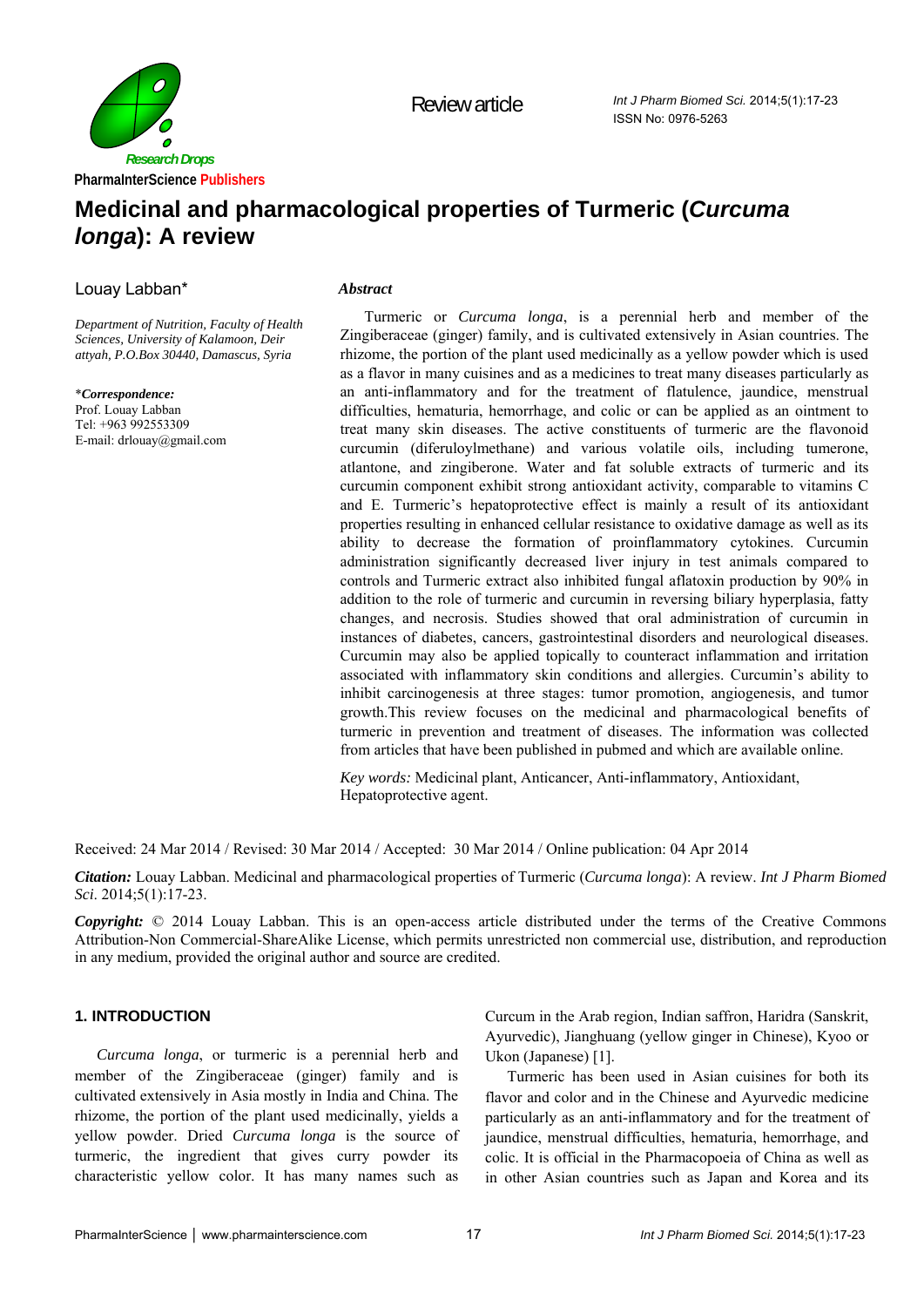usage covers a wide range of health indications. In China it is ingested orally and applied topically for urticaria and skin allergy, viral hepatitis, inflammatory conditions of joints, sore throat and wounds [2].

Oral administration is the main route of administration for *Curcuma longa,* it can also be used topically and via inhalation (Ayurvedic tradition) or can be applied topically for the treatment of acne, wounds, boils, bruises, blistering, ulcers, eczema, insect bites, parasitic infections, hemorrhages and skin diseases like herpes zoster and pemphigus [3].

The active constituents of turmeric are the flavonoid Curcuminoids which is a mixture of curcumin (diferuloylmethane), monodexmethoxycurcumin and bisdesmethoxycurcumin Curcumin makes up approximately 90% of the curcuminoid content in turmeric. Other constituents include sugars, proteins, and resins. The bestresearched active constituent is curcumin, which comprises 0.3-5.4% of raw turmeric [4].

Turmeric is comprised of a group of three curcuminoids: curcumin (diferuloylmethane), demethoxycurcumin, and bisdemethoxycurcumin (Fig.1), as well as volatile oils (tumerone, atlantone, and zingiberone), sugars, proteins, and resins. The Curcumin is a lipophilic polyphenol that is nearly insoluble in water but is quite stable in the acidic pH of the stomach [5].



Fig.1.Structural formula of three curcuminoids

The phenolic groups in the structure of curcumin explain the ability of curcumin to eliminate oxygen-derived free radicals. The free radicals which can be eliminated by curcumin are hydroxyl radical, singlet oxygen, superoxide radical , nitrogen dioxide and NO [6].

With regard to pharmacokinetic, studies have demonstrated that 40-85% of an oral dose of curcumin passes through the gastrointestinal tract unchanged. Due to its low rate of absorption, curcumin is often formulated with bromelain for increased absorption and enhanced antiinflammatory effect [7].

This review focuses on the medicinal and pharmacological properties of turmeric as anti-inflammatory, antioxidant, hepatoprotective, anticarcinogenic, antidiabetic, antimicrobial, antidepressant in addition to its use in cardiovascular disease, gastrointestinal and neurological disorders.

## **2. MEDICINAL AND PHARMACOLOGICAL PROPERTIES OF TURMERIC**

## 2.1. Anti-inflammatory properties

Oral administration of curcumin in instances of acute inflammation was found to be as effective as cortisone or phenylbutazone. Oral administration of *Curcuma longa*  significantly reduced inflammatory swelling [8]. *C. longa's*  anti-inflammatory properties may be attributed to its ability to inhibit both biosynthesis of inflammatory prostaglandins from arachidonic acid, and neutrophil function during inflammatory states.

Curcuminoids also inhibit LOX, COX, phospholipases, leukotrienes, prostaglandins, thromboxane, nitric oxide elastase, hyaluronidase, collagenase, monocyte chemoattractant protein-1, interferon inducible protein, TNF and interleukin-12. They also decrease prostaglandin formation and inhibit leukotriene biosynthesis via the lipoxygenase pathway [9].

An RCT investigated the effect of a combination of 480mg curcumin and 20mg quercetin (per capsule) on delayed graft rejection (DGR) in 43 kidney transplant patients. Of 39 participants who completed the study, two of 14 in the control group experienced DGR compared to zero in either treatment group. Early function (significantly decreased serum creatinine 48 hours post-transplant) was achieved in 43% of subjects in the control group, 71% of those in the lowdose treatment group. Since the amount of quercetin in the compound was minimal, the majority of benefit is thought to be due to curcumin's anti-inflammatory and antioxidant activity. Likely mechanisms for improved early function of transplanted kidneys include induction of the hemeoxygenase enzyme, and proinflammatory cytokines, and scavenging of free radicals associated with tissue damage [10].

## 2.2. Antioxidant properties

Water and fat-soluble extracts of turmeric and its curcumin component exhibit strong antioxidant activity, comparable to vitamins C and E. A study of ischemia demonstrated that curcumin pretreatment decreased ischemia-induced changes in the heart [11]. An *in vitro* study measuring the effect of curcumin on endothelial heme oxygenase-1, an inducible stress protein, was conducted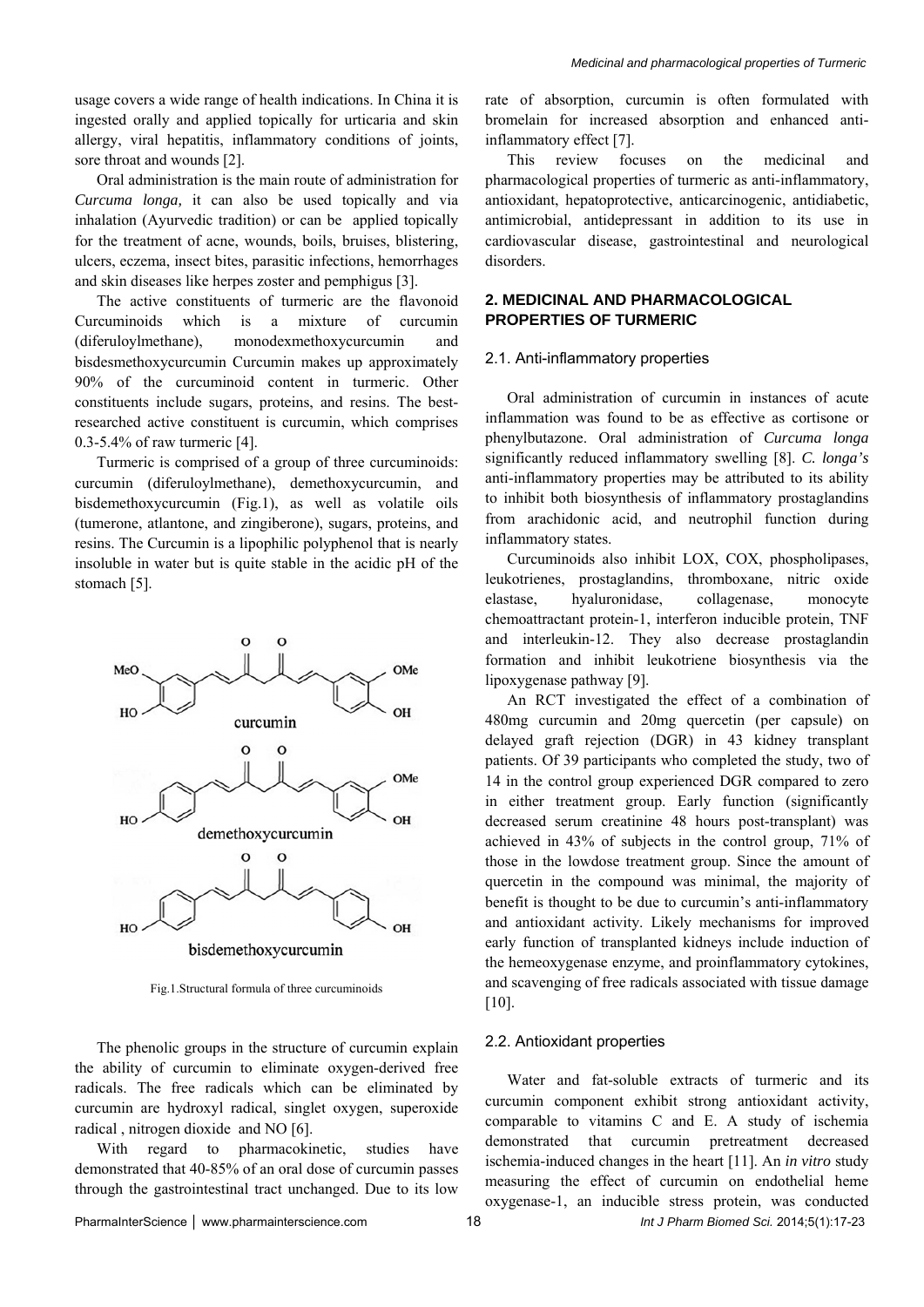utilizing bovine aortic endothelial cells. Incubation with curcumin resulted in enhanced cellular resistance to oxidative damage [12].

Nagabhushan *et al.* 1987 [13] tested curcumin against tobacco products and several environmental mutagens in a Salmonella/microsome test with or without Aroclor 1254 induced rat liver homogenate (S-9 mix), in order to determine the difference between mutagens. Curcumin inhibited the mutagenicity of bidi smoke condensate, cigarette smoke condensate and masheri (a tobacco product) and tobacco extracts in a dose-dependent manner. Curcumin is only antimutagenic against mutagens which require metabolic activation.

Curcumin was found to block cyclosporine A-resistant phorbol myristate acetate + anti-CD28 pathway of T-cell proliferation [14]. In addition, curcumin reduces the testicular damage caused by exposure to di-n-butylphthalate (DBP), by increase in Glutathion (GSH), testosterone levels and glucose-6-phosphate dehydrogenase (G6PD) activity and decrease in malondialdehyde (MDA) levels. These properties may be due to intrinsic antioxidative abilities of curcumin [15].

Farombi *et al.* 2007 carried out a study to determine the ameliorative properties of curcumin and kolaviron (a biflavonoid from the seeds of *Garcinia kola*) on the di-nbutylphthalate (DBP)-induced testicular damage in rats The level of glutathione (GSH), the glucose-6-phosphate dehydrogenase (G6PD) activity and the decreased testosterone levels were significantly increased. The increased levels of malondialdehyde (MDA) were decreased, which is in agreement with [16]. This may be due to the intrinsic antioxidative abilities to combat oxidative damage induced by DBP.

Mice exposed to human prostate cancer cells were treated with curcumin. The curcumin-treated animals showed a decrease in microvessel density and cell proliferation and an increase in apoptosis compared to controls [17]. Incubation of endothelial cells from bovine aorta with curcumin (in a concentration range of 5-15μM) showed induction of heme oxygenase expression. Heme oxygenase is an enzyme that reacts to oxidative stress, by producing the antioxidant biliverdin, and it enhances resistance to oxidative damage to cells [18].

Clinical research on curcumin's therapeutic benefit for pancreatitis is limited and has primarily focused on its antioxidant properties. However, research indicates the inflammatory response plays a critical role in development of pancreatitis and subsequent tissue damage. For this reason, it seems likely an anti-inflammatory agent like curcumin, effective against a variety of inflammatory molecular targets and shown to decrease inflammatory markers in an animal model of pancreatitis. One pilot study examined the effect of curcumin for tropical pancreatitis in patients [19].

Treatment effect on pain patterns as well as erythrocyte malonylaldehyde (MDA; an indicator of lipid peroxidation)

and glutathione (GSH) were assessed at baseline and after six weeks. In the curcumin group there was a significant reduction in MDA levels. Further research is needed to determine the role of lipid peroxidation in pain and other symptomology associated with pancreatitis [20].

## 2.3. Hepatoprotective properties

Turmeric is known to have a hepatoprotective characteristic similar to silymarin. Studies have demonstrated turmeric's hepatoprotective properties from a variety of hepatotoxic injuries, including carbon tetrachloride (CCl4) [21] galactosamine and acetaminophen (paracetamol) [22]. Turmeric's hepatoprotective effect is mainly a result of its antioxidant properties, as well as its ability to decrease the formation of proinflammatory cytokines. Curcumin administration significantly decreased liver injury [23].

Turmeric reduced infection with *Aspergillus parasiticus*  and inhibited fungal aflatoxin production by 90%. Turmeric and curcumin also reversed biliary hyperplasia, fatty changes, and necrosis induced by aflatoxin production. Sodium curcuminate, a salt of curcumin, also exerts choleretic properties by increasing biliary excretion of bile salts, cholesterol, and bilirubin, as well as increasing bile solubility, therefore possibly preventing and treating cholelithiasis. Curcumin also protects cells against lipid peroxidation induced by paracetamol. This may be due to the antioxidative properties of the phenolic groups of curcumin [24].

Curcumin was found to decrease serum aspartate transaminase and alkaline phosphatase activity, and free fatty acid, cholesterol and phospholipid levels. Tacrine is known for its T-cell destructive activity and hepatotoxicity. In a study with cultures of human hepatocytes, which had been destroyed by tacrine, curcumin showed to be nearly ten times more effective than the regular treatment, ascorbic acid [25].

The effect of curcumin on alcohol induced hepatotoxicity in alcoholic rats was studied by Rajakrishnan *et al.*1998 [26]. Curcumin administration resulted in a decrease of serum aspartate transaminase and alkaline phosphatase activity. The levels of serum free fatty acids, cholesterol and phospholipids decreased as well.

## 2.4. Anticarcinogenic properties

Animal research demonstrates inhibition at all three stages of carcinogenesis-initiation, promotion, and progression. During initiation and promotion, curcumin modulates transcription factors controlling phase I and II detoxification of carcinogens; [27] down-regulates proinflammatory cytokines, free radical-activated transcription factors, and arachidonic acid metabolism vicyclooxygenase and lipoxygenase pathways; and scavenges free radicals [28].

PharmaInterScience │ www.pharmainterscience.com 19 *Int J Pharm Biomed Sci.* 2014;5(1):17-23 Studies involving rats and mice, as well as *in vitro* studies utilizing human cell lines, have demonstrated curcumin's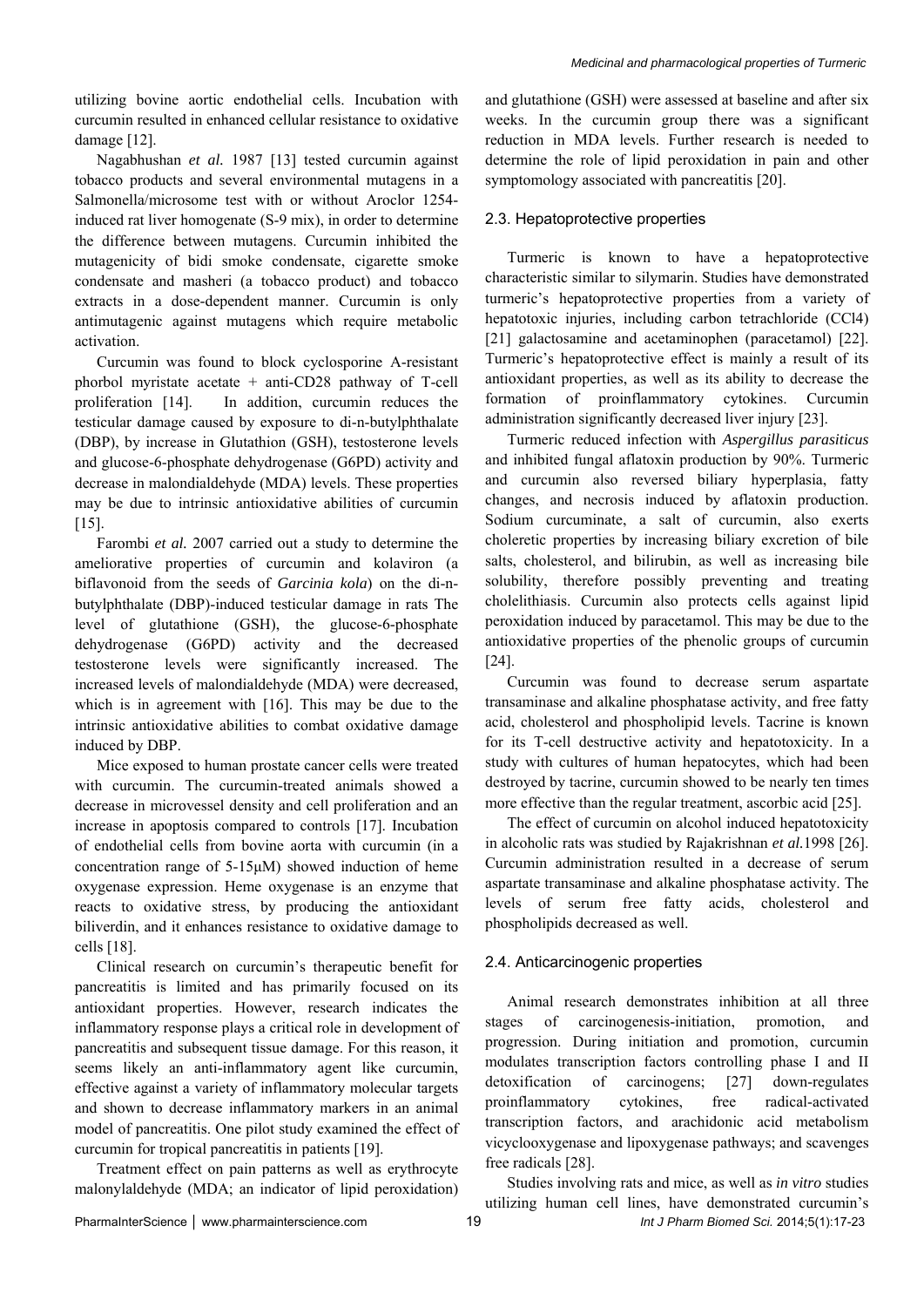ability to inhibit carcinogenesis at three stages: tumor promotion, angiogenesis, and tumor growth [29]. Turmeric and curcumin are also capable of suppressing the activity of several common mutagens and carcinogens in a variety of cell types in both *in vitro* and *in vivo* studies [30]. The anticarcinogenic properties of turmeric and curcumin are due to direct antioxidant and free-radical scavenging properties, as well as their ability to indirectly increase glutathione levels, thereby aiding in hepatic detoxification of mutagens and carcinogens, and inhibiting nitrosamine formation and Curcumin also induces apoptosis of cancer cells and it inhibits angiogenesis [31].

The efficacy of curcumin or turmeric extract in reducing chemically-induced tumours was studied by [32]. Application of both curcumin and turmeric extract during carcinogenesis and promotion resulted in less papilloma production, compared to controls. This indicates that both curcumin and turmeric extract produce their best properties during tumour promotion.

The effect of dietary curcumin (0.2% and 1.0%) on 7,12 dimethylbenz (a) anthracene (DMBA) and 12,0 tetradecanoylphorbol-13-acetate (TPA)-promoted skin tumor formation was investigated by Limtrakul *et al.* They found a significant lower number of papillomas in the curcumin treated group compared to the control group. The enhanced expression of ras-p21 and fos-p62 oncogenes were decreased dose dependently in the curcumin treated group [33].

The effect of *Curcuma longa* on myocardial apoptosis in experimentally induced myocardial ischemic-reperfusion injury was investigated by Mohanty *et al.* 2006 [34]. *Curcuma longa* demonstrated significant anti-apoptotic property, which might contribute to the observed preservation in cardioprotective properties and cardiac function.

Azuine *et al.* investigated the protective effect of turmeric extract on chemically induced mutagenicity in *Salmonella typhimurium* strains and clastogenicity in mammalian bone marrow in female Swiss mice. The anticarcinogenic properties were assessed in the benzo (a) pyrene induced forestomach neoplasia model. Aqueous turmeric extract exhibited antimutagenic activity against direct acting mutagens and also inhibited the mutagenicity of benzo (a) pyrene in *Salmonella typhimurium* strains. Treatment with the aqueous tumeric extract inhibited the development of forestomach tumors induced by benzo (a) pyrene significantly. These findings were all dose-dependent [35].

There is some evidence that curcumin inhibits the activity of certain chemotherapy drugs. Research reveals curcumin decreased camptothecininduced death of cultured breast cancer cells and prevented cyclophosphamide-induced breast tumor regression in mice [36]. Curcumin might also interfere with the absorption and efficacy of the chemotherapy drug irinotecan, which is used to treat colon cancer. On the other hand, curcumin may enhance the effects of some chemotherapy drugs. In a mouse xenograft model of human breast cancer, curcumin in conjunction with paclitaxel (Taxol) significantly inhibited breast cancer metastasis to the lung to a greater degree than either curcumin or paclitaxel alone [37].

## 2.5. Antidiabetic properties

A hexane extract (containing ar-turmerone), ethanolic extract (containing containing ar-turmerone, curcumin, demethoxycurcumin and bisdemethoxycurcumin) and ethanolic extract from the residue of the hexane extraction (containing curcumin, demethoxycurcumin and bisdemethoxycurcumin) were found to dose-dependently stimulate adipocyte differentiation. The results indicate that turmeric ethanolic extract containing both curcuminoids and sesquiterpenoids is more strongly hypoglycemic than either curcuminoids or sesquiterpenoids [38].

Wickenberg *et al.* 2010 [39] studied the effects of turmeric on postprandial plasma glucose and insulin in healthy subjects; they found out that the ingestion of 6g *C. longa* had no significant effect on the glucose response. The change in insulin was significantly higher 30min and 60min after the OGTT including *C. longa*. The insulin AUCs were also significantly higher after the ingestion of *C. longa* after the OGTT.

## 2.6. Antimicrobial properties

Turmeric extract and the essential oil of *Curcuma longa*  inhibit the growth of a variety of bacteria, parasites, and pathogenic fungi. A study of chicks infected with the caecal parasite *Eimera maxima* demonstrated that diets supplemented with turmeric resulted in a reduction in small intestinal lesion scores and improved weight gain [40]. Another study, in which guinea pigs were infected with eitherdermatophytes, pathogenic molds, or yeast, found that topically applied turmeric oil inhibited dermatophytes and pathogenic fungi. Improvements in lesions were observed in the dermatophyte- and fungi-infected guinea pigs, and at seven days post-turmeric application the lesions disappeared. Curcumin has also been found to have moderate activity against *Plasmodium falciparum* and *Leishmania major*  organisms [41].

Khattak *et al.* 2005 [42] studied the antifungal, antibacterial, phytotoxic, cytotoxic and insecticidal activity of an ethanolic extract of turmeric. The extract showed antifungal activity towards *Trichophyton longifusus* and *Microsporum canis* and weak antibacterial activity against *Staphylococcus aureus*. Toxic activity was observed against *Lemna minor*.

The *Curcuma longa* treated rabbit group showed a significant higher mean value for contraction of the wound compared to controls. Furthermore the wounds showed less inflammation and an increasing trend in the formation of collagen [43].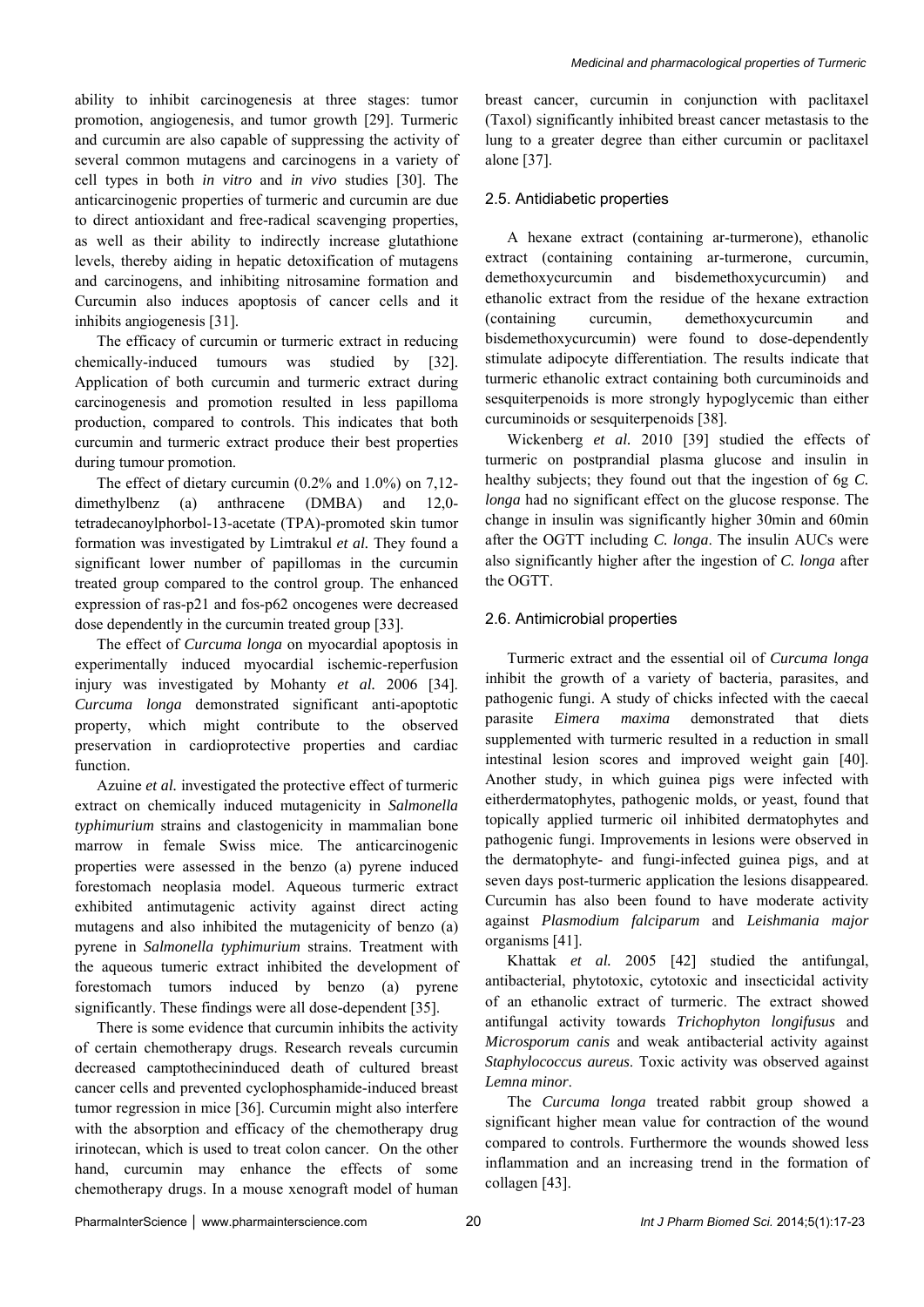#### 2.7. Antidepressant properties

The effect of curcumin was investigated in chronic mild stress (CMS) model. In comparison with normal rats, rats suffering the CMS procedure have a significant lower intake of sucrose, increased IL-6, TNF- $\alpha$  levels, CRF- and cortisol levels. Treatment with ethanolic extract increased the sucrose intake to normal control levels, reduced the CMS-induced increase in serum IL-6 and TNF-α levels and reduced the CRF levels in serum and medulla oblongata to lower than normal. It also lowered the cortisol levels in serum to normal levels. Turmeric has antidepressant properties mediated through inhibition of monoamine oxidize A [44]. *Curcuma longa* ethanolic extract reversed the decrease in serotonin, noradrenalin and dopamine concentrations as well as the increase in serotonin turnover, cortisol levels and the in serum corticotrophin-releasing factor [45].

Xu *et al.* 2006 [46] investigated the effect of orally administered curcumin on behavior in a chronic stress model of depression in rats. The antidepressant imipramine was used as a control. Curcumin administration showed similar properties as imipramine. These findings suggest that the properties of chronic administration of curcumin on the behavior of chronic stressed rats may be related to the modulating properties of the dysfunction of the hypothalamic-pituitary-adrenal (HPA) axis, through selective increase in brain-derived neurotropic factor in the frontal cortex and the hippocampus of the rats.

#### 2.8. Cardiovascular diseases

Turmeric's protective properties on the cardiovascular system include lowering cholesterol and triglyceride levels, decreasing susceptibility of low density lipoprotein (LDL) to lipid peroxidation and inhibiting platelet aggregation [47]. Turmeric extract demonstrated decreased susceptibility of LDL to lipid peroxidation, in addition to lower plasma cholesterol and triglyceride levels. Turmeric extract's effect on cholesterol levels may be due to decreased cholesterol uptake in the intestines and increased conversion of cholesterol to bile acids in the liver. Inhibition of platelet aggregation by *C. longa* constituents is thought to be via potentiation of prostacyclin synthesis and inhibition of thromboxane synthesis [48].

PharmaInterScience │ www.pharmainterscience.com 21 *Int J Pharm Biomed Sci.* 2014;5(1):17-23 Curcumin mobilizes α-tocopherol from adipose tissue, this results in protection against oxidative damage produced during atherosclerosis development. Curcumin increases VLDL cholesterol transport in plasma, which results in increasing levels of α-tocopherol. Curcumin has shown to mobilize α-tocopherol from adipose tissue, thus protecting their body against oxidative damage produced during the development of atherosclerosis. Also more LDL cholesterol could be transported in plasma, increasing levels of  $\alpha$ tocopherol. Overall the fatty acids in the animals were less susceptible to oxidation in the vessel wall [49]. It was observed that oral intake of 500mg/d curcumin for 7 days

resulted in a significant decrease in the level of serum lipid peroxides (33%) and increase in HDL cholesterol (29%) and a decrease in level of total serum cholesterol (12%) [50].

#### 2.9. Gastrointestinal disorders

Curcumin's anti-inflammatory properties and therapeutic benefit have been demonstrated for a variety of gastrointestinal disorders, including dyspepsia, *Helicobacter pylori* infection, peptic ulcer, irritable bowel syndrome, Crohn's disease, and ulcerative colitis.

#### 2.9.1. Dyspepsia and gastric ulcer

In a phase II clinical trial involving 45 subjects with endoscopically diagnosed peptic ulcers were given 600mg curcumin five times daily for 12 weeks. Ulcers were absent in 12 patients (48%) after four weeks, in 18 patients after eight weeks, and in 19 patients (76%) after 12 weeks. The remaining 20 patients, also given curcumin, had no detectable ulcerations at the start of the study, but were symptomatic-erosions, gastritis, and dyspepsia. Within 1-2 weeks abdominal pain and other symptoms had decreased significantly [51].

Kim *et al.* 2005 [52] investigated the protective effect of turmeric ethanolic extract against gastric ulcers by blocking  $H_2$  histamine receptors  $(H_2R)$  of male Sprague-Dawley (pylorus-ligated) rats. The effect of *Curcuma longa* extract was compared to the properties of ranitidine. Curcuma was found to protect the gastric mucosal layer as effective as ranitidine. Orally administerd ethanolic extract inhibited gastric acid, gastric juice secretion and ulcer formation comparable to the properties of ranitidine.

Rafatullah *et al.* 1990 [53] investigated the antiulcer activity of an ethanolic extract of turmeric. Administration of turmeric extract led to a significant decrease in ulcer index and acidity of stomach contents. Pretreatment with the turmeric extract reduced the intensity of ulceration. Hypothermic-restraint stress reduction of gastric wall mucus was inhibited by turmeric extract treatment and reduced the severity of lesions induced by various necrotizing agents.

#### 2.9.2. Irritable bowel syndrome

In patients with irritable bowel syndrome (IBS) the most common symptoms are abdominal pain, bloating, altered bowel habits, and increased stool frequency. In an eight-week pilot study of IBS patients. After four weeks, those groups experienced a 53% and 60% reduction in IBS prevalence. In post-study analysis, abdominal pain and discomfort scores were reduced by 22 and 25% [54].

## 2.9.3. Inflammatory bowel disease

Crohn's disease (CD) and ulcerative colitis (UC) are the two primary forms of inflammatory bowel disease (IBD).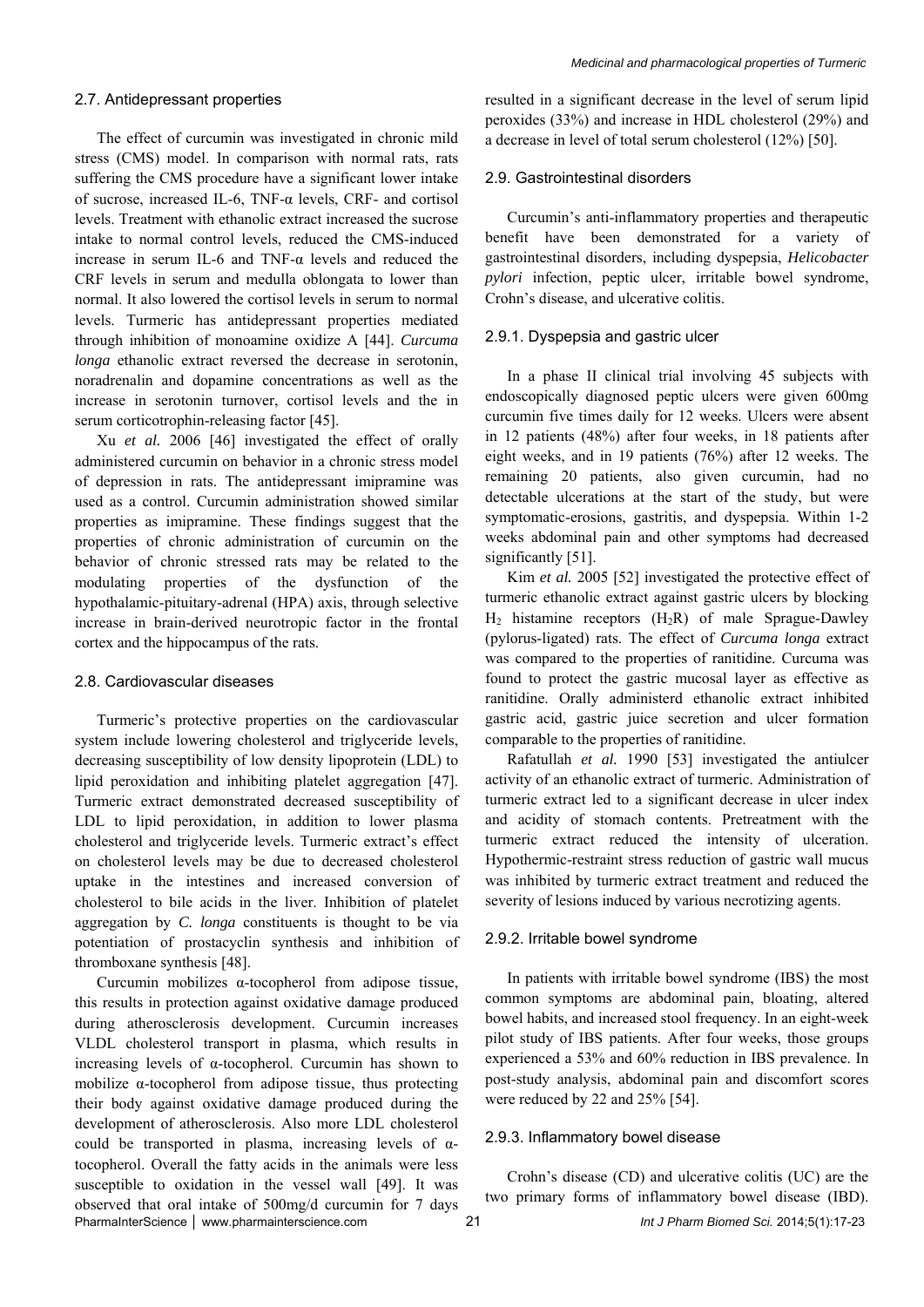Holt *et al.,* 2005 [55] conducted a pilot study to examine the effect of curcumin therapy in patients with IBD who had previously received standard UC or CD therapy. Hematological and biochemical blood analysis, erythrocyte sedimentation rate (ESR), C-reactive protein (CRP) (the latter two inflammatory indicators), sigmoidoscopy, and biopsy were all performed at baseline and at the study end. Crohn's Disease Activity Index (CDAI), CRP, ESR, hematological blood analysis, and kidney function was assessed in all patients at baseline and end of study. In the proctitis group all five patients improved by study's end as indicated by a global score, and all five subjects demonstrated normal ESR, CRP, and serologic indices of inflammation after two months. In the CD group, CDAI scores decreased by an average of 55 points, and CRP and ESR decreased in four of five patients. The authors concluded that curcumin plus standard therapy was more effective in maintaining remission than placebo plus standard UC treatment [56].

## 2.10. Neurological disorders

Studies in animal models of Alzheimer's disease (AD) indicate a direct effect of curcumin in decreasing the amyloid pathology of AD [57]. Based on many studies, results have shown that curcumin possessed multiple actions in brain. Curcumin can be a future drug of therapy for the treatment of various neurological disorders such as major depression, tardive dyskinesia and diabetic neuropathy [58].

#### 2.11. Pregnancy/neonates

Singh and Aggarwal 1995 [59] studied curcumin on hepatic biotransformation system enzymes. Turmeric and curcumin induced a significant increase in hepatic levels of glutathione S-transferase (GST) and sulfhydryl (SH) levels. Cytochrome b5 and cytochrome P450 levels were significantly elevated as well. This indicates that turmeric and/or curcumin metabolites can be transferred through lactation.

## **3. CONCLUSION**

Curcumin can be considered a great potential therapeutic agent for a variety of inflammatory conditions and cancer types. Consequently, there is extensive interest in its therapeutic potential as evidenced by the number of ongoing phase II and III clinical trials. The primary obstacle to utilizing curcumin therapeutically has been its limited systemic bioavailability, but researchers are actively involved in trying to find the most efficient method of application.

## **CONFLICTS OF INTEREST**

The authors declare that they have no affiliations with or involvement in any organization or entity with any financial

interest, or non-financial interest in the subject matter or materials discussed in this manuscript.

## **REFERENCES**

- [1] Goel A, Kunnumakkara AB, Aggarwal BB. Curcumin as ''Curecumin'': From kitchen to clinic. *Biochemical Pharmacology*. 2008;75(4):787-809.
- [2] Kapoor LD. Handbook of Ayurvedic medicinal plants. Boca Raton, FL: CRC Press, 1990.
- [3] WHO. Rhizoma Curcumae Longae, WHO monographs on selected medicinal plants Vol 1: World Health Organisation 1999.
- [4] Heath DD, Khwaja F, Rock CL. Curcumin content of turmeric and curry powders. *FASEB J*. 2004;18:A125.
- [5] Wang YJ, Pan MH, Cheng AL, Lin LI, Ho YS, Hsieh CY et al. Stability of curcumin in buffer solutions and characterization of its degradation products. *J Pharm Biomed Anal*. 1997;15:1867-76.
- [6] Sreejayan N, Rao MNA, Priyadarsini KI, Devasagayam TP. Inhibition of radiation induced lipid peroxidation by curcumin. *Int J Pharm*. 1997;  $151:127-30.$
- [7] Ravindranath V, Chandrasekhara N. Absorption and tissue distribution of curcumin in rats. *Toxicol*. 1980;16:259-265.
- [8] Cronin, J.R. Curcumin: Old spice is a new medicine*. Journal of Alternative & Complementary Therapies*. 2003;9(1):34-8.
- [9] Bundy R, Walker AF, Middleton RW, Booth J. Turmeric extract may improve irritable bowel syndrome symptomology in otherwise healthy adults: a pilot study. *J Altern Complement Med*. 2004;10:1015-8.
- [10] Shoskes D, Lapierre C, Cruz-Corerra M, Muruve R, Rosario B, Fromkin M. et al. Beneficial effects of the bioflavonoids curcumin and quercetin on early function in cadaveric renal transplantation: a randomized placebo controlled trial. *Transplantation*. 2005;80;1556-9.
- [11] Dikshit M, Rastogi L, Shukla R, Srimal RC. Prevention of ischaemiainduced biochemical changes by curcumin and quinidine in the cat heart. *Indian J Med Res*. 1995;101:31-35.
- [12] Mortellini R, Foresti R, Bassi R, Green CJ. Curcumin, an antioxidant and anti-inflammatory agent, induces heme oxygenase-1 and protects endothelial cells against oxidative stress. *Free Radic Biol Med*. 2000;28:1303-12.
- [13] Nagabhushan M, Amonkar AJ, Bhide SV. In vitro antimutagenicity of curcumin against environmental mutagens. *Food Chem Toxicol*. 1987;25(7):545-547.
- [14] Ranjan D, Johnston TD, Wu G, Elliott L, Bondada S, Nagabhushan M. Curcumin blocks cyclosporine A-resistant CD28 costimulatory pathway of human T-cell proliferation. *J Surg Res*. 1998;77(2):174-8.
- [15] Okamoto T, Yamagishi S, Inagaki Y, Amano S, Koga K, Abe R *et al*. Angiogenesis induced by advanced glycation end products and its prevention by cerivastatin. *Faseb J*. 2002;16(14):1928-30.
- [16] Ishihara M, Itoh M, Miyamoto K, Suna S, Takeuchi Y, Takenaka I *et al*. Spermatogenic disturbance induced by di-(2-ethylhexyl) phthalate is significantly prevented by treatment with antioxidant vitamins in the rat. *Int J Androl*. 2000;23(2):85-94.
- [17] Arbiser JL, Klauber N, Rohan R, van Leeuwen R, Huang MT, Fisher C *et al*. Curcumin is an in vivo inhibitor of angiogenesis. *Mol Med*. 1998;4(6):376-83.
- [18] Motterlini R, Foresti R, Bassi R, Green CJ. Curcumin, an antioxidant and anti-inflammatory agent, induces heme oxygenase-1 and protects endothelial cells against oxidative stress. *Free Radic Biol Med*. 2000;28(8):1303-12.
- [19] Gukovsky I, Reyes CN, Vaquero EC, Gukovskaya AS, Pandol SJ. Curcumin ameliorates ethanol and nonethanol experimental pancreatitis. *Am J Physiol Gastrointest Liver Physiol*. 2003;284:G85-G95.
- [20] Durgaprasad S, Pai CG, Vasanthkumar, Alvres JF, Namitha S. A pilot study of the antioxidant effect of curcumin in tropical pancreatitis. *Indian J Med Res*. 2005;122;315-8.
- [21] Ruby J, Kuttan G, Babu KD, Rajashekharan KN, Kuttan R. Antitumor and oxidant activity of natural curcuminoids. *Cancer Lett*. 1995;94:79- 83.
- [22] Rao CV, Desai D, Rivenson A, Simi B, Amin S, Reddy BS. Chemoprevention of colon carcinogenesis by phenylethyl-3 methylcaffeate. *Cancer Res*. 1995;55(11):2310-5.